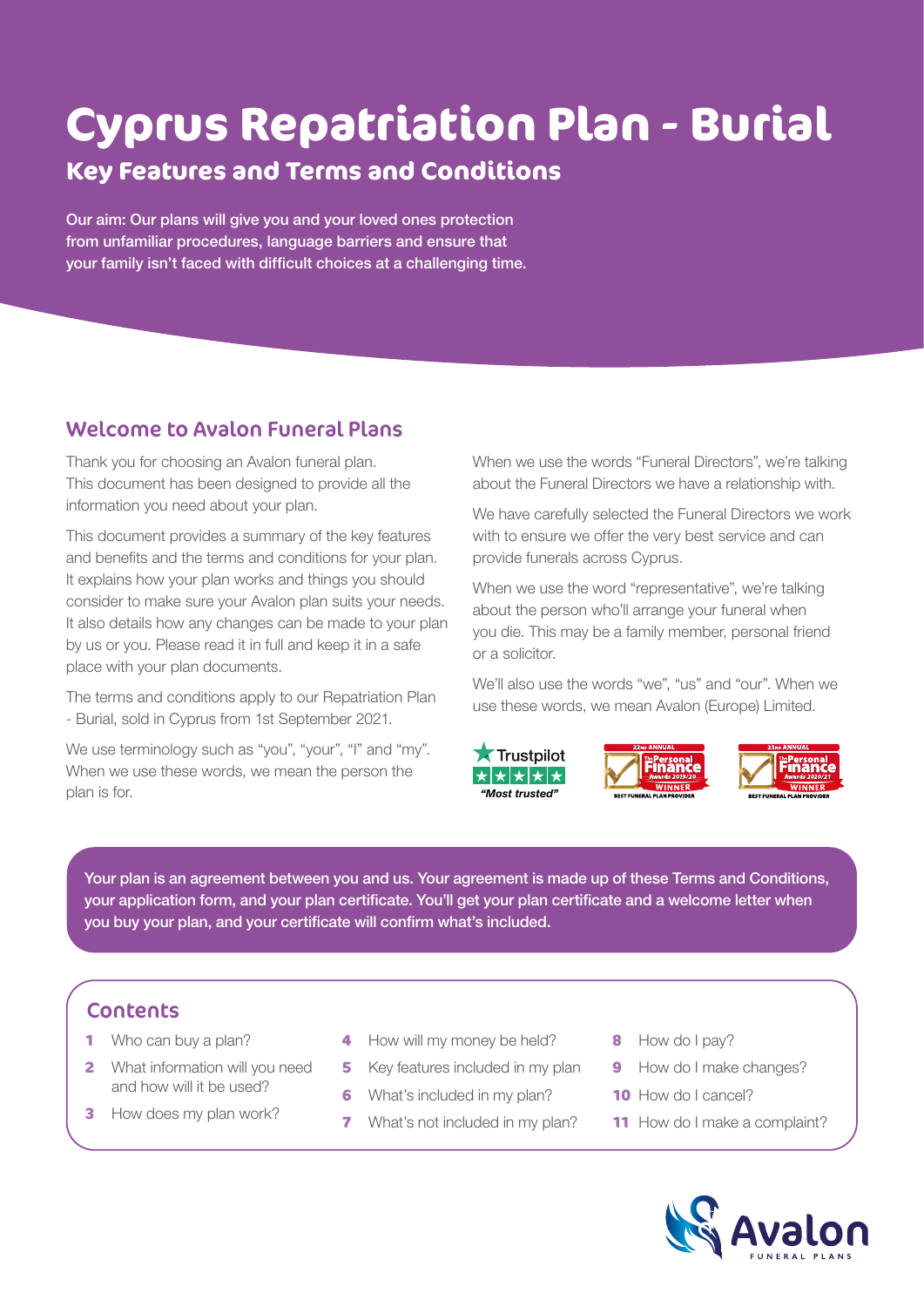|                                          | <b>Cyprus Repatriation</b><br>Plan - Burial |
|------------------------------------------|---------------------------------------------|
| uired for repatriation,<br>on throughout |                                             |
|                                          | $\checkmark$                                |
| ects                                     | $\checkmark$                                |
|                                          | $\checkmark$                                |
|                                          | $\checkmark$                                |
| <b>Ill hygienic treatment</b>            | $\checkmark$                                |
|                                          | $\checkmark$                                |
|                                          | $\checkmark$                                |
|                                          | $\checkmark$                                |
|                                          | $\checkmark$                                |
| for a burial                             | $\begin{array}{c} \leftarrow \end{array}$   |
|                                          |                                             |
| d to the funeral home                    | ✓                                           |
|                                          | $\checkmark$                                |
|                                          |                                             |
|                                          | $\checkmark$                                |
|                                          |                                             |
|                                          | $\checkmark$                                |
|                                          | $\sqrt{}$                                   |
|                                          |                                             |

Provision of Funeral Director's services in Cyprus

3 days' mortuary expenses and time to pay last resp

Advice on certification and registration

Transportation of the deceased to the mortuary

Preparation and care of the deceased – to include full

An allowance towards transportation of the decease within mainland Great Britain

High quality coffin for transportation

Transportation of the deceased to the airport

Flight to mainland Great Britain included

24/7 expat bereavement helpline

# Once back in mainland Great Britain

Attending to all the necessary funeral arrangements

Funeral Director's services

Supply of coffin for burial

Provision of a hearse directly to the cemetery

All funeral staff required to conduct the service

Confidential advice on personal and social matters

An allowance towards the third party costs\*

LifeLocker membership

# 1. Who can buy a plan?

You must be aged 18 or over from the start date of your plan. If you're paying by instalments, you must have made all payments before your 90th birthday.

There are no health questions and no requirement for a medical examination.

Your plan can have two plan holders and the plan can provide the benefits on the event of either the first or second plan holder's death. This is referred to as a joint plan.

# 2. What information will you need and how will it be used?

Avalon (Europe) Limited is the Data Controller and you can contact us at any time using the contact details shown in the 'Contact Us' section of this document. The information collected by us is used for the purposes of setting up and administering your funeral plan, therefore the legal basis for the processing of your personal data is for the performance of a contract to which you are a party. Should we ever vary the legal basis for processing your personal data we will contact you prior to any further processing with all the relevant information.

The personal data we collect will be shared with the appointed Funeral Director to enable them to fulfil the plan benefits and make all the necessary funeral arrangements at the time of need.

The personal data will be retained by us and the appointed Funeral Director for the duration of your funeral plan. Should you cancel your plan, or once the plan benefits have been fulfilled there will be no requirement for either us or the Funeral Director to continue to process your data.

You have the right to request access to and rectification or erasure of your personal data at any time. You also have the right to withdraw consent to us using your personal data at any time, however, if consent is withdrawn whilst your funeral plan is still in force, this will mean that we will no longer be able to administer the plan for you and we will cancel the plan in line with the cancellation process as detailed in the 'How Do I Cancel My Plan?' section below.

In the event that you are unhappy about the way we use or process your data, you can contact us using the contact details shown in the 'How Do I Make a Complaint?' section of this document. You also have the right to complain to the Information Commissioners Office.

We may share the personal data we collect with established reference agencies to undertake a search which is solely for the purposes of verifying your identity. A record of this search will be retained by us.

We use Gocardless to process your Euro (€) direct debit payments. More information on how Gocardless process your personal data and your data protection rights, including your right to object, is available at http://gocardless.com/legal/privacy.

Direct debit payments made by Euro are processed in accordance with Payment Services Regulations 2017.

## 3. How does my plan work?

Your plan provides the benefits detailed in your plan certificate by an appointed Funeral Director on your death as long as you've paid for the plan in full. If you're paying by instalments and have yet to pay the remaining balance, a closing statement will be sent to your representative.

They will have the option to; pay the outstanding balance before the funeral, or cancel the plan in writing and we will return all payments less a cancellation fee as detailed in the 'How Do I Cancel?' section.

The Repatriation plan - burial covers funerals carried out in mainland Great Britain.

## 4. How will my money be held?

You can be confident your plan will provide the benefits at the time of need. The money you pay into your plan is safeguarded and held in trust. The Avalon Funeral Trust No 4 Deed has been established by a written instrument and is governed by trust laws. The Financial Services and Markets Act 2000 sets out the legislation that applies to funeral plans and you can be assured that Avalon's plans and Trust Fund comply with the legislation.

The trust funds are held separately to the assets of Avalon (Europe) Limited. The Custodian Trustee is Apex Corporate Trustees (UK) Limited and the funds are managed by independent Fund Managers. In the unlikely event that we cease trading, the Avalon Funeral Trust would continue to be run by the Trustees.

We retain an amount from the payment made by you to cover our reasonable administrative overheads and expenses, of running the business for each plan.

Furthermore the Trust is authorised from time to time to make such further payments towards our overheads and expenses subject to professional advice, whilst ensuring that the Trust retains sufficient funds to meet its obligations to all our plan holders. Should the Trust Fund be wound up, which would be extremely unlikely, and your plan has not been used to provide a funeral or been cancelled, you would receive a share of the Trust Fund as determined by the Actuary to the Trust.

# 5. Key features included in my plan

#### Features and benefits

Attending to legal and administrative formalities required liaising with overseas Funeral Director and supervision

#### \*Third party costs

Your plan provides an allowance to the third party costs in mainland Great Britain up to £1,000,which is increased annually in line with increases in the Consumer Price Index (CPI).

Examples of third party costs include:

• Minister/officiant's fees • Doctor's fees (Not applicable in Scotland) • Cemetery fees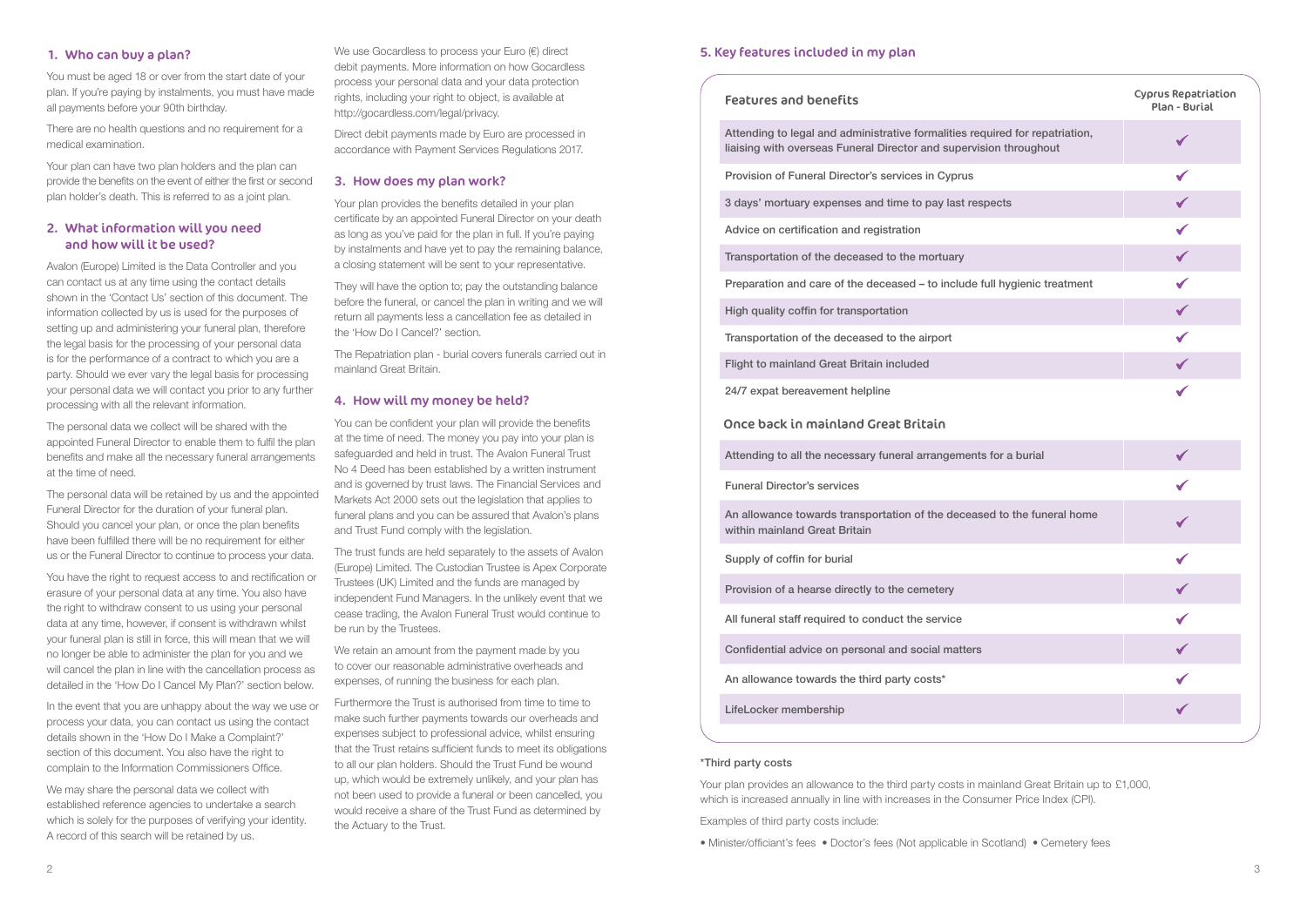# 6. What's included in my plan?

To find all the details, read your plan documentation, ask your local advisor or our customer services team.

The cost of your funeral will be made up of two types of fees:

- 1) Funeral Director Services which cover all the essential elements of your funeral. No matter how much these services increase in the future, your plan secures them at no extra cost to you or your representatives.
- 2) Disbursements costs. Disbursements are the third party costs associated with the funeral, such as cemetery fees, medical certificate or Ministers fees (if applicable).

# Our Repatriation plan - burial includes transportation to mainland UK for a burial funeral.

- A wake/catering
- Obituary notices
- Flowers
- Memorial caskets
- Burial plot
- Preparation of existing burial plot
- Headstone/memorial

- Your plan includes unlimited transportation within mainland Cyprus (known as conveyance), so your body can be transported to the appointed Funeral Director.
- It also includes the cost of a flight to mainland Great Britain
- On return to mainland Great Britain your plan includes an allowance towards transportation to your Funeral Director. It also includes a disbursements contribution up to a pre-determined limit for burial (for Doctors, Minister/Celebrant, Cemetery fees). The contribution increases in line with the UK consumer Price Index (CPI) on the 1st July every year.

If paying by instalments over more than 18 months, an instalment charge of 6% per annum applies. You'll be told the total amount you'll pay when you buy the plan.

#### Will I pay a deposit?

You can make a record of any personal requests, such as music, dress code and personal themes you may like at your funeral using the Personal Requests Form. Please keep this form safe with your plan documentation for your family or friends to pass on to the appointed Funeral Director at the time of need, but they cannot be guaranteed.

# 7. What's not included in my plan?

Your plan will provide the benefits detailed in your plan certificate once it's been paid in full. If you die before all instalments have been paid, your representative will have the option to pay the balance outstanding before the funeral, or cancel the plan in writing and we'll return all payments less a cancellation fee as detailed in the 'How Do I Cancel?' section.

There may be extra charges at the time of your funeral for other items that aren't covered by your plan. For example:

> It's important that you contact us as soon as you encounter difficulties with the instalments. You'll have 60 days to reinstate your plan by re-commencing the instalments.

Your plan doesn't provide the plan benefits in countries where we don't operate.

> If you choose to do this, we may conduct a plan review of the current price of your plan and instalments made to date. This may lead to an increase in the payment amount or the instalment term of your plan. We'll discuss this with you at the time.

If your representative requests another Funeral Director at the time of need, there may be additional charges for them to pay.

# 8. How do I pay?

You can pay for your plan in one of three ways:

1. In full with a lump sum payment

2. In instalments within 18 months

3. In instalments over more than 18 months

Yes, if you're paying by instalments you'll pay a deposit to set up your plan, this will be deducted from the total amount and reduce your monthly payments.

> If you do this, you'll then have two options; you can reduce the number of instalments left to pay, or carry on paying over the same number of instalments. We'll reduce the instalments to reflect the lower balance.

#### How can I pay and when will I be entitled to my plan?

#### Paying in full

You can pay in full by cheque, direct bank transfer, credit or debit card.

#### Paying in instalments within 18 months

You'll pay over a period of up to 18 months. A deposit will be paid at outset and the remaining balance will be split over the term. The monthly instalments will be paid by Direct Debit and no instalment charges apply.

#### Paying by instalments over more than 18 months

You'll pay over a period of time with the cost of your plan split over the term. You'll pay the instalments (including instalment charge of 6% per year) by a monthly Direct Debit.

#### What if I miss a payment?

If you choose not to recommence payments, the monies held (less the cancellation fee) will, at the time of need, be paid to your appointed Funeral Director as a contribution towards their fees or to your representative. In either instance, there is no obligation by us to fulfil your plan.

#### When will my instalments be collected?

We'll collect instalments monthly by Direct Debit on the 15th of each month. If this payment date is on a weekend or on a bank holiday, we'll collect the instalment just after that date.

The details showing on your bank statement for these payments will be GC Avalon Europe SL.

# Can I make one-off payments to pay off my plan more quickly?

Yes, that's not a problem. You can make one-off extra payments on any instalment plan at any time to reduce your balance, or pay the plan in full.

You can also request a Conversion Statement at any time to show your outstanding balance. If this is paid in full then all future instalment charges from the next instalment date will be waived.

# 9. How do I make changes?

You may want to make changes to your plan. If so, you can contact us using the details in the 'Contact Us' section.

## Can I pay over a longer period?

| Your plan<br>payment method                | To make the changes                                                                                                                                                                                        |
|--------------------------------------------|------------------------------------------------------------------------------------------------------------------------------------------------------------------------------------------------------------|
| Instalments of<br>up to 18 months          | You can pay over a longer period.<br>If you want to pay over a longer<br>period than 18 months, you'll<br>need to change to instalments<br>over the term of your plan.<br>See the 'How Do I Pay?' section. |
| Instalments<br>over more than<br>18 months | You can pay over a longer period.<br>The 6% instalment charge would<br>be applicable from the plan<br>purchase date.                                                                                       |

## Can I pay over a shorter period?

| Your plan<br>payment method                | To make the changes                                                                                                                                                                                                                                                                                                                   |
|--------------------------------------------|---------------------------------------------------------------------------------------------------------------------------------------------------------------------------------------------------------------------------------------------------------------------------------------------------------------------------------------|
| <b>Fully-paid plans</b>                    | This isn't relevant to fully-paid plans                                                                                                                                                                                                                                                                                               |
| Instalments of<br>up to 18 months          | You can pay over a shorter period.<br>You can repay your plan at any<br>time within the 18 month term<br>either by paying a lump sum or<br>making extra ad hoc payments.                                                                                                                                                              |
| Instalments<br>over more than<br>18 months | You can pay over a shorter period.<br>You can reduce the period that<br>you pay for your plan.<br>You can increase your monthly<br>payments to reduce the payment<br>term. This will mean that the plan<br>will be paid in full quicker than<br>the original term and as a<br>result will reduce the amount<br>of instalment charges. |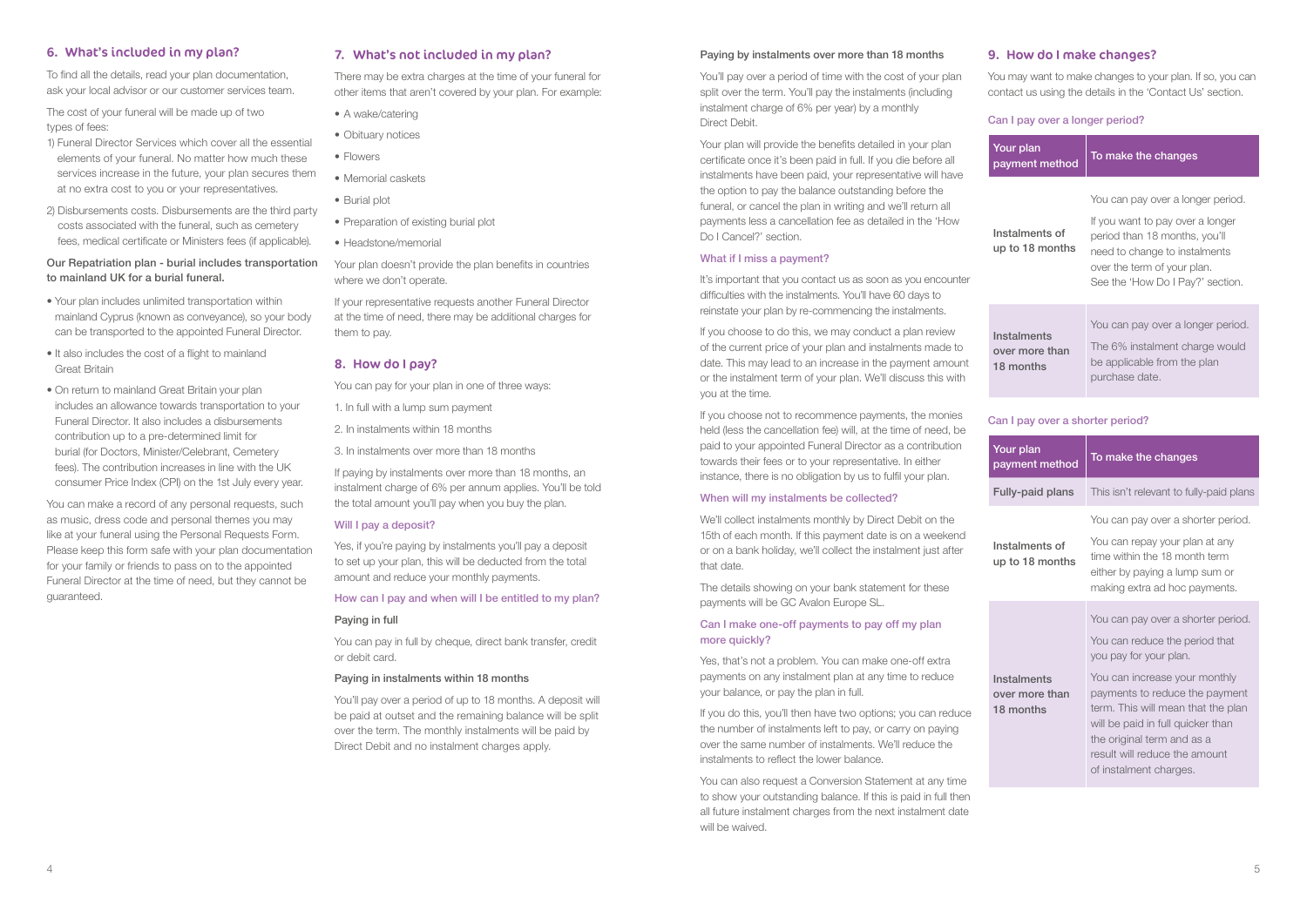#### Can I transfer my plan to someone else?

Yes, you can gift your fully paid plan at any time, or at someone's time of need. The same terms will apply as if the plan was used by the original plan holder. It will provide the benefits detailed on your plan certificate to the person you're gifting it to once it's been paid in full.

If you're paying by instalments and the time of need occurs before they have all been paid, a closing statement will be given to your representative. They'll have the option to pay the balance outstanding before the funeral, or cancel the plan in writing and we'll return all payments less a cancellation fee as detailed in the 'How Do I Cancel?' section.

If you move, get in touch so we can appoint another Funeral Director that is closer to your new place of residence. Let us know before the time of need and this will be done free of charge.

#### How can I change my personal details?

Let us know if you change your name, address or bank details, or anything else that may affect your plan.

If you move to the UK or one of the European countries that we operate in, contact us so that we can issue a plan certificate with your new address and appoint a Funeral Director in that country, should death occur abroad.

If you decide to move back to the UK permanently and no longer require repatriation, you can amend your plan to one of our UK plans.

If you move to a country where we don't operate, or we can't find a Funeral Director in the area you've moved to, the plan benefits will not be available in that country and we will cancel your plan and refund the monies paid, less the cancellation fee. See the 'How Do I Cancel?' section.

**a** By email: customercontact@avalonsl.es

In writing to us at: Avalon Europe SL, Calle Albatera 1-68, Urb La Finca, 03169 Algorfa, Alicante, España

## Who will be my Funeral Director ?

We work exclusively with Archangel Funeral Services in Cyprus. They will be detailed on your plan certificate.

> If the plan is not enacted at the time of need, your representative can choose to cancel the plan and receive a refund of all monies paid into the plan, less the cancellation fee which is €495.

#### Can I choose my UK Funeral Director?

We have an extensive UK-wide network of local, independent and reputable Funeral Directors we work with and we will allocate your plan to one of our professional and trusted Funeral Directors. If you have a preferred Funeral Director in mind that we don't currently have a relationship with, we will approach them on your behalf to accept your plan. If it is not possible to place your plan with your preferred Funeral Director, we will suggest an alternative from our UK-wide network.

In writing to us at: Avalon Europe SL, Calle Albatera 1-68, Urb La Finca, 03169 Algorfa, Alicante, España

Or you can phone us on: Avalon Customer Services +357 260 226 96

## What happens if the Funeral Director goes out of business?

Don't worry, we'll reallocate your plan to a new Funeral Director free of charge and this won't affect your plan in any way.

## 10. How do I cancel?

#### Within 30 days of the start date

However you pay, you can cancel your plan within 30 days of the start date without giving any reason and receive a full refund.

#### After 30 days of the start date

However you pay, you can cancel your plan at any time. If you cancel after 30 days of the start date, we'll refund all monies paid into the plan, less the cancellation fee which is €495.

We will have no further obligation to fulfil your plan.

Please note, your plan is not an investment product and does not pay interest on money refunded.

Cancellation of your plan must be in writing and you can do this by using the details below to get in touch.

Or you can phone us first on: Avalon Customer Services +357 260 226 96

Following your written notification to cancel your plan, you would expect to receive your refund within 30 days.

#### Our right to cancel your plan

We can cancel your plan if:

- We're not able to carry out what's included in your plan due to circumstances beyond our control.
- If we're unable to provide the funeral in your chosen location. We'll refund all monies paid into the plan, less the cancellation fee which is €495.
- You withdraw consent for us to continue processing your personal data. We'll refund all monies paid into the plan, less the cancellation fee which is €495.

# 11. How do I make a complaint?

Complaints should be made:



compliance@avalon-trustee.co.uk



We'll be in touch within 7 working days and aim to resolve your concerns within 30 days whenever this is reasonably possible.